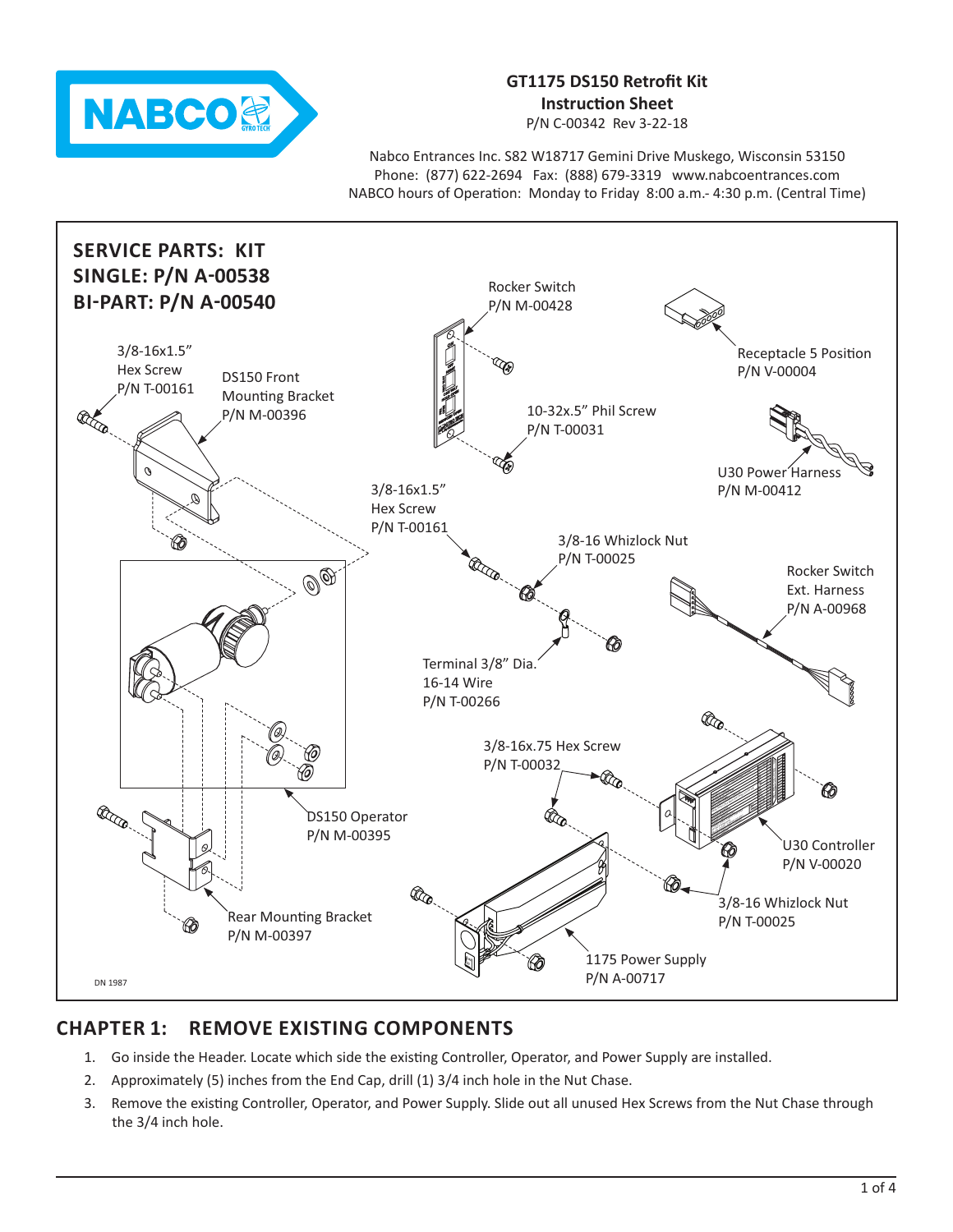## **CHAPTER 2: INSTALL THE RETROFIT COMPONENTS**

Depending upon width of Slide door, Components within the Header are layed out in (1 of 3) different configurations to ensure proper operation of the Drive Belt. No matter the configuration, the Power Supply must never be installed between the U30 Microprocessor Control and the Operator.

- 1. Determine the location of the Ground Screw depending upon the selected configuration shown in SECTION 2.1.
- 2. Insert (1) 3/8-16 x 1-1/2 inch Hex Screw into the Nut Chase at the appropriate time. Once inserted:
	- 1. Secure the 3/8-16 x 1-1/2 inch Hex Screw (used for a Ground screw) to the Nut Chase with (1) Whizlock Nut. Tighten.
	- 2. Slide (1) 3/8" Diameter Wire Terminal and the (2nd) Whizlock Nut onto the end of the Hex Screw. Tighten.



- 3. Insert (4) 3/8-16 x 3/4 inch Hex Screws and (2) 3/8-16 x 1-1/2 inch Hex Screws through the 3/4 inch hole, in order of the selected configuration shown in SECTION 2.1.
- 4. Slide each Component onto the Hex Screws. Secure with Whizlock Nuts.

#### **SECTION 2.1 Retrofit Component Configurations**

Header Width is not wide (Minimum door width is 32-13/16 inches). Install the DS150 Operator to the left of the U30 Control.



Header Width is wide. Install the DS150 Operator between the Power Supply and the U30 Control.



Header Width is wider. Install the DS150 Operator to the right of the Power Supply and the U30 Control.

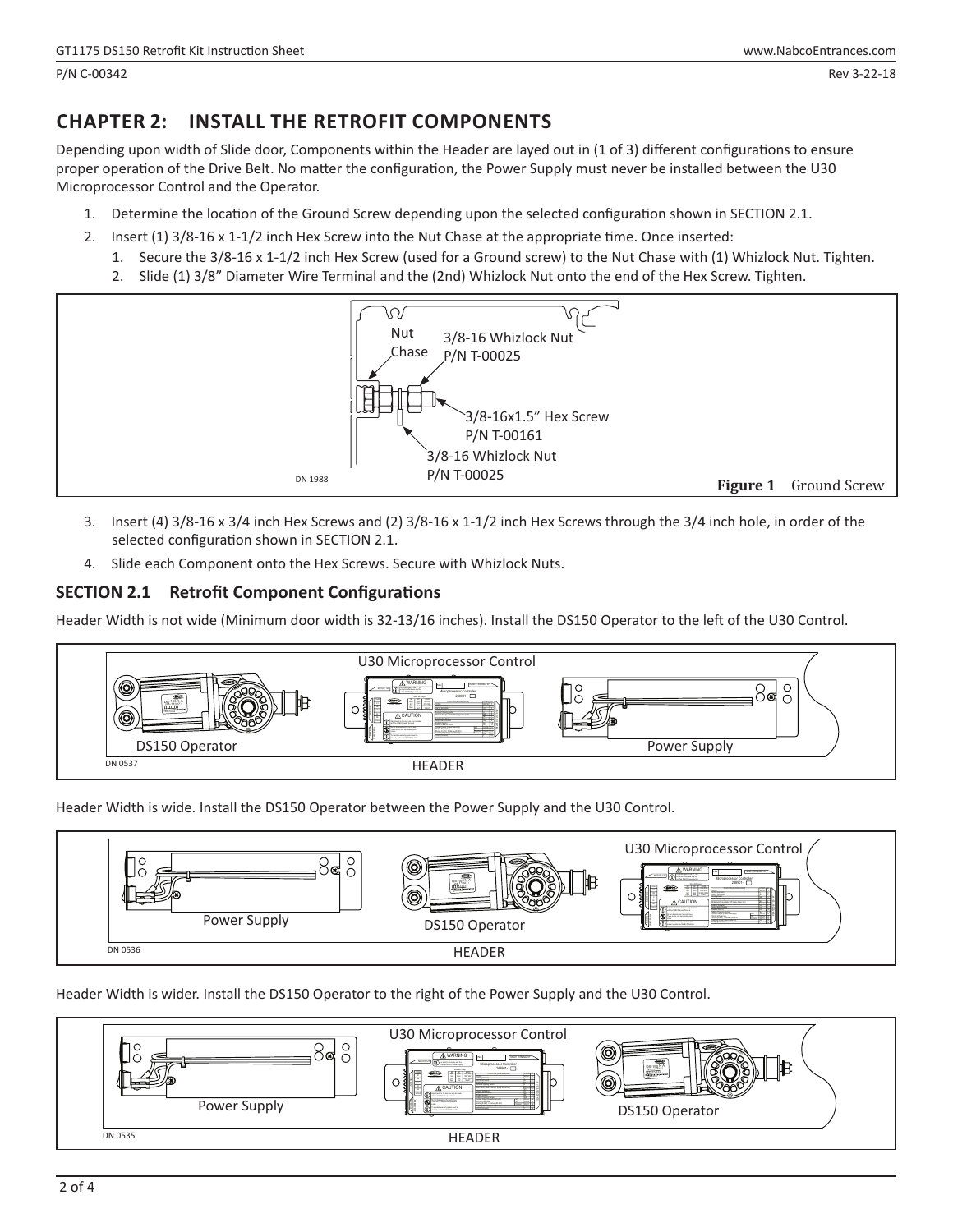### **CHAPTER 3: WIRE THE ROCKING SWITCH**

1. Remove the Rocker Switch and screws from the Jamb Tube.



- 2. There is approximately (2) feet of Cable Wiring connected to the Main Harness inside the Header. Withdraw the Cable Wiring through a hole at the bottom Lip of Header. Continue to route the Cable Wiring through the top of Jamb Tube, then down to where the Rocker Switch was removed.
- 3. Pull the Cable Wiring through the cut out. Connect the Cable Wiring to the Rocker Switch Harness.
- 4. Secure the Rocker Switch to the Jamb Tube with (2) (2) 10-32 x 1/2 inch Phil screws.



## **CHAPTER 4: 120 VAC GENERAL WIRING**

| <b>WARNING</b> | Shut the installation site, branch Circuit Breaker OFF. Failure to do so may result in<br>serious personal or fatal injury. When uncertain whether power supply is disconnected,<br>always verify using a voltmeter. |
|----------------|----------------------------------------------------------------------------------------------------------------------------------------------------------------------------------------------------------------------|
| <b>WARNING</b> | All high voltage electrical connections must be made by licensed electricians according to<br>National and Local electrical codes/regulations.                                                                       |
| <b>CAUTION</b> | Permanent wiring shall be employed as required by local codes.                                                                                                                                                       |
| <b>CAUTION</b> | Keep all Incoming 120 VAC wiring separate from low voltage wiring within Header. 120 VAC<br>Power wires must be routed (separate from other wiring) located near the top of inside Header.                           |
| <b>CAUTION</b> | Ensure that the Grounding of the Electric Power Supply is installed/connected in a proper way<br>(especially the PE Cable from the Building Side).                                                                   |
| Attention:     | Insert all Incoming 120 VAC Power wires into the pre drilled Electric Service Access Hole located at<br>the left or right side of Header End Cap.                                                                    |
| Attention:     | Electrical circuit to Nabco operator must not be not shared with other equipment such as lighting,<br>cash registers, or any device that might cause electrical interference on the circuit.                         |